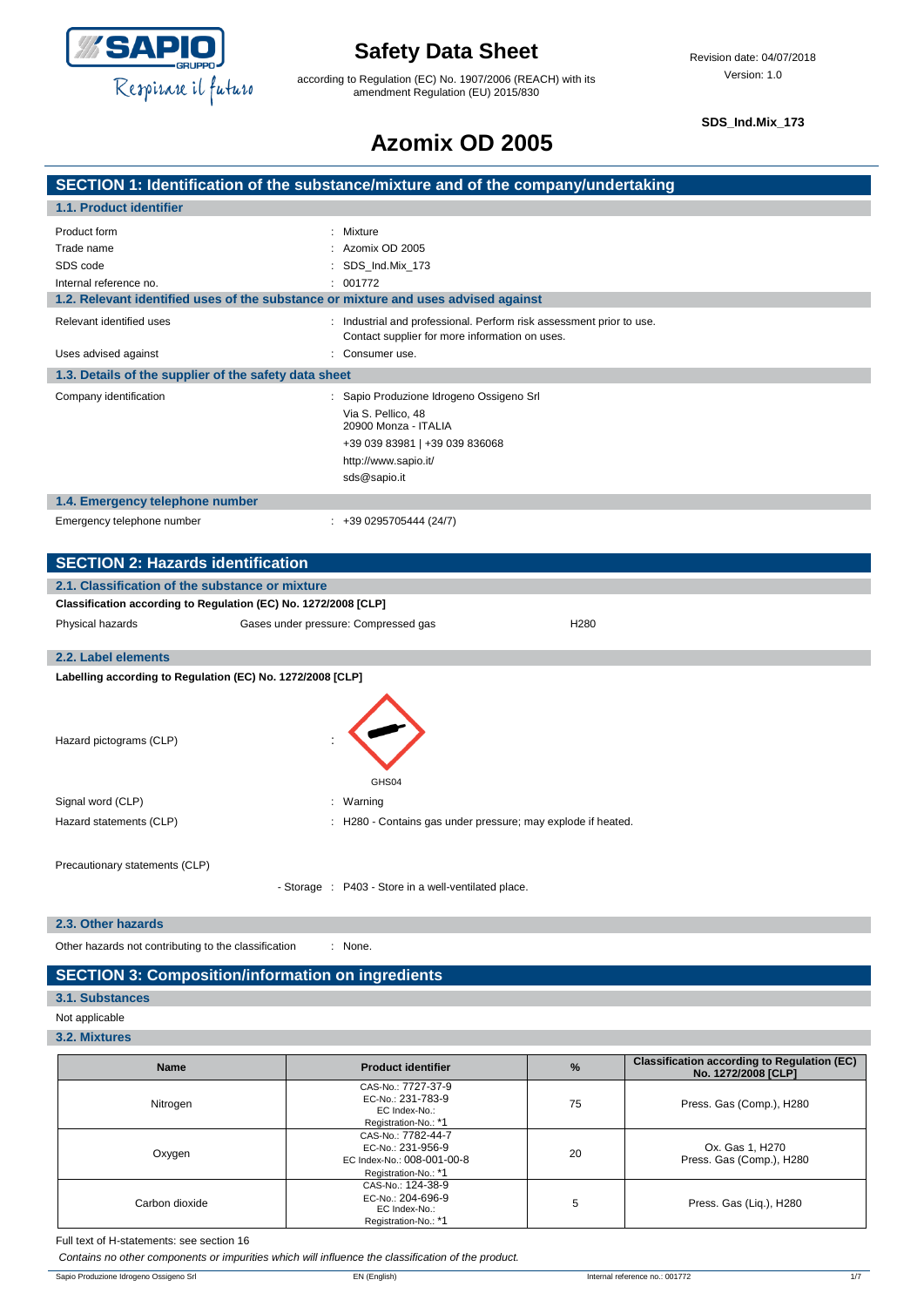

according to Regulation (EC) No. 1907/2006 (REACH) with its amendment Regulation (EU) 2015/830

### **SDS\_Ind.Mix\_173**

# **Azomix OD 2005**

*\*1: Listed in Annex IV / V REACH, exempted from registration.*

*\*2: Registration deadline not expired.*

*\*3: Registration not required: Substance manufactured or imported < 1t/y.*

| *3: Registration not required: Substance manufactured or imported < 1t/y.       |                                                                                                                                                                                                                                                                                                                                                    |  |
|---------------------------------------------------------------------------------|----------------------------------------------------------------------------------------------------------------------------------------------------------------------------------------------------------------------------------------------------------------------------------------------------------------------------------------------------|--|
| <b>SECTION 4: First aid measures</b>                                            |                                                                                                                                                                                                                                                                                                                                                    |  |
| 4.1. Description of first aid measures                                          |                                                                                                                                                                                                                                                                                                                                                    |  |
| - Inhalation                                                                    | : Adverse effects not expected from this product.                                                                                                                                                                                                                                                                                                  |  |
| - Skin contact                                                                  | : Adverse effects not expected from this product.                                                                                                                                                                                                                                                                                                  |  |
| - Eye contact                                                                   | : Adverse effects not expected from this product.                                                                                                                                                                                                                                                                                                  |  |
| - Ingestion                                                                     | Ingestion is not considered a potential route of exposure.                                                                                                                                                                                                                                                                                         |  |
| 4.2. Most important symptoms and effects, both acute and delayed                |                                                                                                                                                                                                                                                                                                                                                    |  |
|                                                                                 | Refer to section 11.                                                                                                                                                                                                                                                                                                                               |  |
| 4.3. Indication of any immediate medical attention and special treatment needed |                                                                                                                                                                                                                                                                                                                                                    |  |
|                                                                                 | None.                                                                                                                                                                                                                                                                                                                                              |  |
|                                                                                 |                                                                                                                                                                                                                                                                                                                                                    |  |
| <b>SECTION 5: Firefighting measures</b>                                         |                                                                                                                                                                                                                                                                                                                                                    |  |
| 5.1. Extinguishing media                                                        |                                                                                                                                                                                                                                                                                                                                                    |  |
| - Suitable extinguishing media                                                  | : Water spray or fog.                                                                                                                                                                                                                                                                                                                              |  |
| - Unsuitable extinguishing media                                                | Do not use water jet to extinguish.                                                                                                                                                                                                                                                                                                                |  |
| 5.2. Special hazards arising from the substance or mixture                      |                                                                                                                                                                                                                                                                                                                                                    |  |
| Specific hazards                                                                | : Supports combustion.                                                                                                                                                                                                                                                                                                                             |  |
|                                                                                 | Exposure to fire may cause containers to rupture/explode.                                                                                                                                                                                                                                                                                          |  |
| Hazardous combustion products                                                   | : None.                                                                                                                                                                                                                                                                                                                                            |  |
| 5.3. Advice for firefighters                                                    |                                                                                                                                                                                                                                                                                                                                                    |  |
| Specific methods                                                                | Use fire control measures appropriate for the surrounding fire. Exposure to fire and heat radiation may cause<br>gas receptacles to rupture. Cool endangered receptacles with water spray jet from a protected position.<br>Prevent water used in emergency cases from entering sewers and drainage systems.<br>If possible, stop flow of product. |  |
|                                                                                 | Use water spray or fog to knock down fire fumes if possible.                                                                                                                                                                                                                                                                                       |  |
|                                                                                 | Move containers away from the fire area if this can be done without risk.                                                                                                                                                                                                                                                                          |  |
| Special protective equipment for fire fighters                                  | Standard protective clothing and equipment (Self Contained Breathing Apparatus) for fire fighters.<br>Standard EN 469 - Protective clothing for firefighters. Standard - EN 659: Protective gloves for firefighters.                                                                                                                               |  |
| <b>SECTION 6: Accidental release measures</b>                                   |                                                                                                                                                                                                                                                                                                                                                    |  |

| 6.1. Personal precautions, protective equipment and emergency procedures |                                                              |  |
|--------------------------------------------------------------------------|--------------------------------------------------------------|--|
|                                                                          | Act in accordance with local emergency plan.<br>Stay upwind. |  |
| <b>6.2. Environmental precautions</b>                                    |                                                              |  |
|                                                                          | None.                                                        |  |
| 6.3. Methods and material for containment and cleaning up                |                                                              |  |
|                                                                          | None.                                                        |  |
| 6.4. Reference to other sections                                         |                                                              |  |
|                                                                          | See also sections 8 and 13.                                  |  |
| <b>SECTION 7: Handling and storage</b>                                   |                                                              |  |

| 7.1. Precautions for safe handling     |                                                                                                                                                                                                                                                               |                                                                                                                                                                                                                                                                                                                                                                                                  |     |
|----------------------------------------|---------------------------------------------------------------------------------------------------------------------------------------------------------------------------------------------------------------------------------------------------------------|--------------------------------------------------------------------------------------------------------------------------------------------------------------------------------------------------------------------------------------------------------------------------------------------------------------------------------------------------------------------------------------------------|-----|
| Safe use of the product                | Consider pressure relief device(s) in gas installations.<br>Do not smoke while handling product.<br>Contact your gas supplier if in doubt.<br>Avoid suck back of water, acid and alkalis.<br>Do not breathe gas.<br>Avoid release of product into atmosphere. | : The product must be handled in accordance with good industrial hygiene and safety procedures.<br>Only experienced and properly instructed persons should handle gases under pressure.<br>Ensure the complete gas system was (or is regularily) checked for leaks before use.<br>Use only properly specified equipment which is suitable for this product, its supply pressure and temperature. |     |
| Safe handling of the gas receptacle    | : Do not allow backfeed into the container.                                                                                                                                                                                                                   | Protect receptacles from physical damage; do not drag, roll, slide or drop.                                                                                                                                                                                                                                                                                                                      |     |
| Sapio Produzione Idrogeno Ossigeno Srl | EN (English)                                                                                                                                                                                                                                                  | Internal reference no.: 001772                                                                                                                                                                                                                                                                                                                                                                   | 2/7 |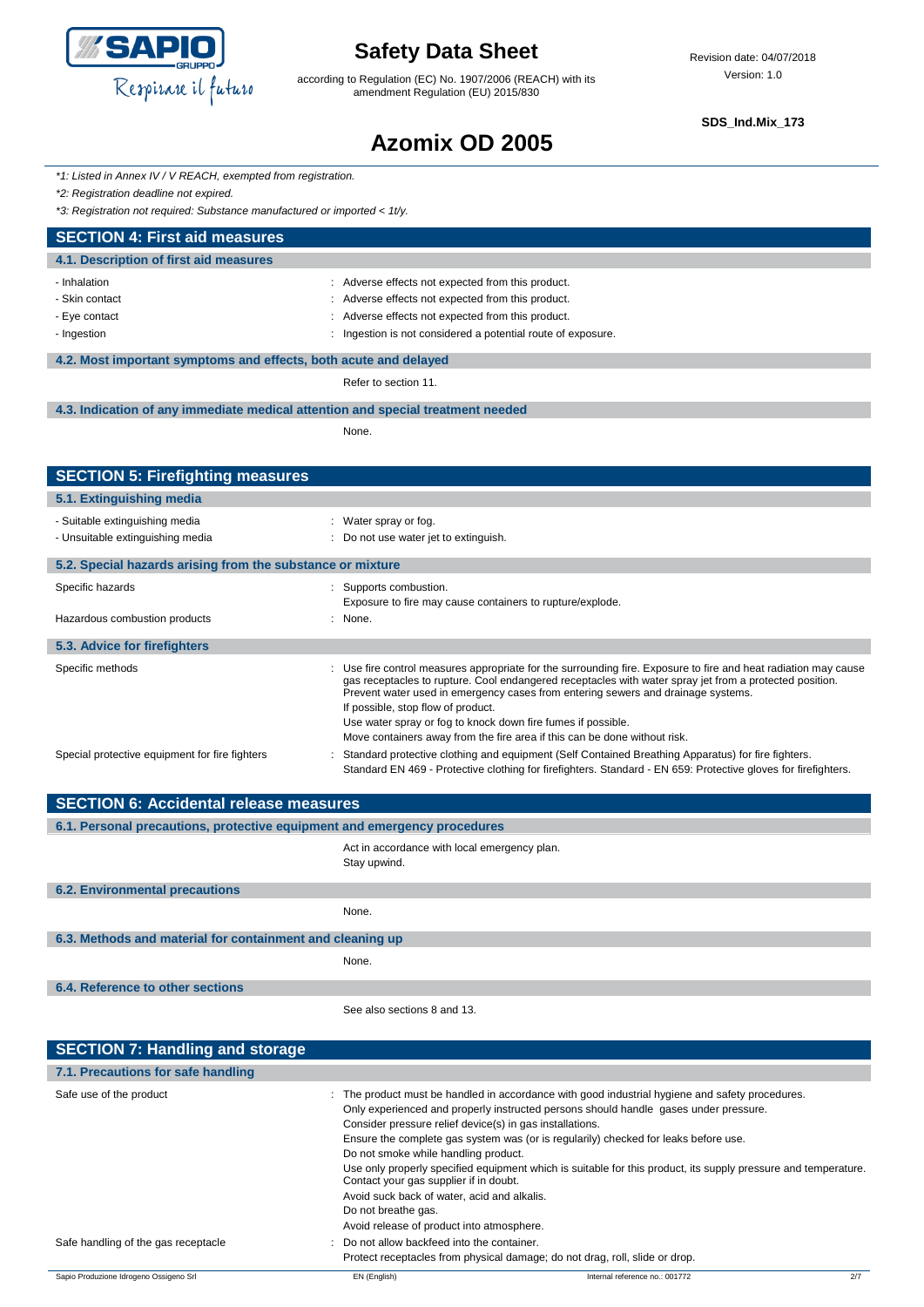

according to Regulation (EC) No. 1907/2006 (REACH) with its amendment Regulation (EU) 2015/830

### **SDS\_Ind.Mix\_173**

# **Azomix OD 2005**

When moving receptacles, even for short distances, use a cart (trolley, hand truck, etc.) designed to transport receptacles. Leave valve protection caps in place until the container has been secured against either a wall or bench or placed in a container stand and is ready for use. If user experiences any difficulty operating receptacle valve discontinue use and contact supplier. Never attempt to repair or modify container valves or safety relief devices. Damaged valves should be reported immediately to the supplier. Keep container valve outlets clean and free from contaminants particularly oil and water. Replace valve outlet caps or plugs and container caps where supplied as soon as container is disconnected from equipment. Close container valve after each use and when empty, even if still connected to equipment. Never attempt to transfer gases from one container to another. Never use direct flame or electrical heating devices to raise the pressure of a container. Do not remove or deface labels provided by the supplier for the identification of the receptacle contents. Suck back of water into the container must be prevented. Open valve slowly to avoid pressure shock. **7.2. Conditions for safe storage, including any incompatibilities** Observe all regulations and local requirements regarding storage of containers. Containers should not be stored in conditions likely to encourage corrosion. Container valve guards or caps should be in place. Containers should be stored in the vertical position and properly secured to prevent them from falling over. Stored containers should be periodically checked for general condition and leakage. Keep container below 50°C in a well ventilated place. Store containers in location free from fire risk and away from sources of heat and ignition. Keep away from combustible materials. **7.3. Specific end use(s)** None.

### **SECTION 8: Exposure controls/personal protection**

### **8.1. Control parameters**

| Carbon dioxide (124-38-9)                                                 |                                                               |                                                                                                                                                                                                                                              |                                                                           |                                                                                                             |     |
|---------------------------------------------------------------------------|---------------------------------------------------------------|----------------------------------------------------------------------------------------------------------------------------------------------------------------------------------------------------------------------------------------------|---------------------------------------------------------------------------|-------------------------------------------------------------------------------------------------------------|-----|
| <b>OEL: Occupational Exposure Limits</b>                                  |                                                               |                                                                                                                                                                                                                                              |                                                                           |                                                                                                             |     |
|                                                                           |                                                               | ACGIH TWA (ppm)                                                                                                                                                                                                                              |                                                                           | 5000 ppm                                                                                                    |     |
| <b>ACGIH</b>                                                              | ACGIH STEL (ppm)                                              |                                                                                                                                                                                                                                              |                                                                           | 30000 ppm                                                                                                   |     |
|                                                                           | Remark (ACGIH)                                                |                                                                                                                                                                                                                                              |                                                                           | Asphyxia                                                                                                    |     |
|                                                                           | Regulatory reference                                          |                                                                                                                                                                                                                                              |                                                                           | <b>ACGIH 2017</b><br>9000 mg/m <sup>3</sup>                                                                 |     |
| Italy                                                                     | TWA (IT) OEL 8h [mg/m <sup>3</sup> ]<br>TWA (IT) OEL 8h [ppm] |                                                                                                                                                                                                                                              |                                                                           | 5000 ppm                                                                                                    |     |
|                                                                           | Regulatory reference                                          |                                                                                                                                                                                                                                              |                                                                           | Allegato XXXVIII del D.Lgs. 9 aprile 2008, n. 81 e s.m.i.                                                   |     |
| DNEL (Derived-No Effect Level)                                            |                                                               | None available.                                                                                                                                                                                                                              |                                                                           |                                                                                                             |     |
| PNEC (Predicted No-Effect Concentration)                                  |                                                               | None available.                                                                                                                                                                                                                              |                                                                           |                                                                                                             |     |
| <b>8.2. Exposure controls</b>                                             |                                                               |                                                                                                                                                                                                                                              |                                                                           |                                                                                                             |     |
| 8.2.1. Appropriate engineering controls                                   |                                                               |                                                                                                                                                                                                                                              |                                                                           |                                                                                                             |     |
|                                                                           |                                                               | Provide adequate general and local exhaust ventilation.                                                                                                                                                                                      |                                                                           |                                                                                                             |     |
|                                                                           |                                                               |                                                                                                                                                                                                                                              |                                                                           | Systems under pressure should be regularily checked for leakages.                                           |     |
|                                                                           |                                                               |                                                                                                                                                                                                                                              |                                                                           | Ensure exposure is below occupational exposure limits (where available).                                    |     |
|                                                                           |                                                               |                                                                                                                                                                                                                                              | Consider the use of a work permit system e.g. for maintenance activities. |                                                                                                             |     |
| 8.2.2. Individual protection measures, e.g. personal protective equipment |                                                               |                                                                                                                                                                                                                                              |                                                                           |                                                                                                             |     |
|                                                                           |                                                               | A risk assessment should be conducted and documented in each work area to assess the risks related to the<br>use of the product and to select the PPE that matches the relevant risk. The following recommendations<br>should be considered: |                                                                           |                                                                                                             |     |
|                                                                           |                                                               |                                                                                                                                                                                                                                              |                                                                           | PPE compliant to the recommended EN/ISO standards should be selected.                                       |     |
| Wear safety glasses with side shields.<br>• Eye/face protection           |                                                               |                                                                                                                                                                                                                                              |                                                                           |                                                                                                             |     |
|                                                                           |                                                               | Standard EN 166 - Personal eye-protection - specifications.                                                                                                                                                                                  |                                                                           |                                                                                                             |     |
| • Skin protection                                                         |                                                               |                                                                                                                                                                                                                                              |                                                                           |                                                                                                             |     |
| - Hand protection                                                         |                                                               | : Wear working gloves when handling gas containers.                                                                                                                                                                                          |                                                                           |                                                                                                             |     |
|                                                                           |                                                               | Standard EN 388 - Protective gloves against mechanical risk.                                                                                                                                                                                 |                                                                           |                                                                                                             |     |
| - Other                                                                   |                                                               | : Wear safety shoes while handling containers.                                                                                                                                                                                               |                                                                           |                                                                                                             |     |
|                                                                           |                                                               |                                                                                                                                                                                                                                              |                                                                           | Standard EN ISO 20345 - Personal protective equipment - Safety footwear.                                    |     |
| • Respiratory protection                                                  |                                                               | duration of use are known.                                                                                                                                                                                                                   |                                                                           | Gas filters may be used if all surrounding conditions e.g. type and concentration of the contaminant(s) and |     |
|                                                                           |                                                               | connecting or disconnecting containers.                                                                                                                                                                                                      |                                                                           | Use gas filters with full face mask, where exposure limits may be exceeded for a short-term period, e.g.    |     |
|                                                                           |                                                               | Gas filters do not protect against oxygen deficiency.                                                                                                                                                                                        |                                                                           |                                                                                                             |     |
|                                                                           |                                                               |                                                                                                                                                                                                                                              |                                                                           | Standard EN 14387 - Gas filter(s), combined filter(s) and full face mask - EN 136.                          |     |
| Sapio Produzione Idrogeno Ossigeno Srl                                    |                                                               | EN (English)                                                                                                                                                                                                                                 |                                                                           | Internal reference no.: 001772                                                                              | 3/7 |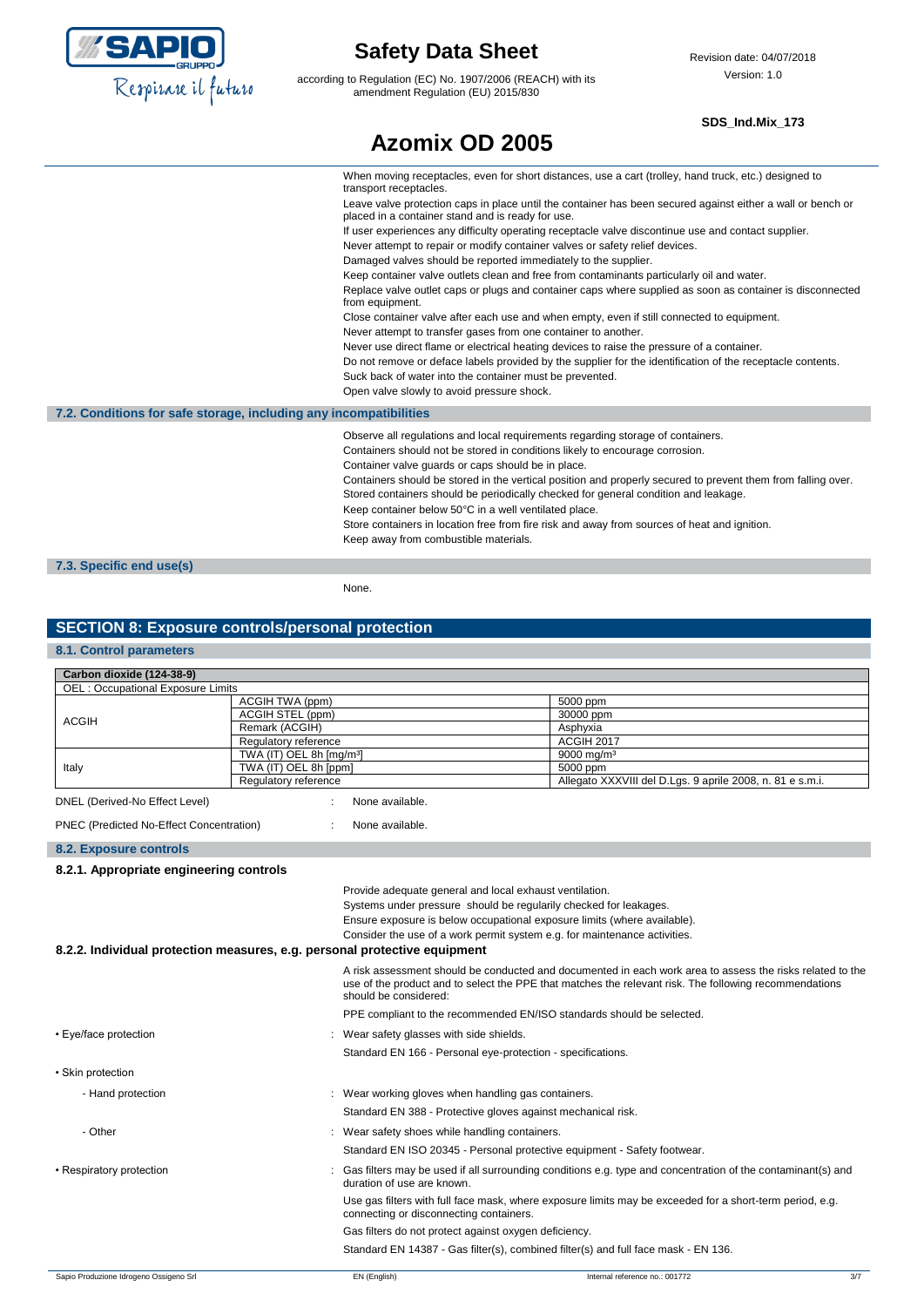

according to Regulation (EC) No. 1907/2006 (REACH) with its amendment Regulation (EU) 2015/830

**SDS\_Ind.Mix\_173**

# **Azomix OD 2005**

• Thermal hazards **in the above sections** : None in addition to the above sections.

#### **8.2.3. Environmental exposure controls**

None necessary.

| <b>SECTION 9: Physical and chemical properties</b>         |                                                                                              |  |
|------------------------------------------------------------|----------------------------------------------------------------------------------------------|--|
| 9.1. Information on basic physical and chemical properties |                                                                                              |  |
| Appearance                                                 |                                                                                              |  |
| Physical state at 20°C / 101.3kPa<br>$\bullet$             | Gas                                                                                          |  |
| Colour                                                     | Mixture contains one or more component(s) which have the following colour(s):<br>Colourless. |  |
| Odour                                                      | Odourless.                                                                                   |  |
| Odour threshold                                            | Odour threshold is subjective and inadequate to warn of overexposure.                        |  |
| pH                                                         | Not applicable for gases and gas mixtures.                                                   |  |
| Melting point / Freezing point                             | Not applicable for gas mixtures.                                                             |  |
| Boiling point                                              | Not applicable for gas mixtures.                                                             |  |
| Flash point                                                | Not applicable for gases and gas mixtures.                                                   |  |
| Evaporation rate                                           | Not applicable for gases and gas mixtures.                                                   |  |
| Flammability (solid, gas)                                  | Non flammable.                                                                               |  |
| <b>Explosive limits</b>                                    | Non flammable.                                                                               |  |
| Vapour pressure [20°C]                                     | Not applicable.                                                                              |  |
| Vapour pressure [50°C]                                     | Not applicable.                                                                              |  |
| Vapour density                                             | Not applicable.                                                                              |  |
| Relative density, gas (air=1)                              | Lighter or similar to air.                                                                   |  |
| Partition coefficient n-octanol/water (Log Kow)            | Not applicable for gas mixtures.                                                             |  |
| Auto-ignition temperature                                  | Non flammable.                                                                               |  |
| Decomposition temperature                                  | Not applicable.                                                                              |  |
| Viscosity                                                  | No reliable data available.                                                                  |  |
| <b>Explosive properties</b>                                | Not applicable.                                                                              |  |
| Oxidising properties                                       | Not applicable.                                                                              |  |
| 9.2. Other information                                     |                                                                                              |  |
| Molar mass                                                 | Not applicable for gas mixtures.                                                             |  |
| Other data                                                 | None.                                                                                        |  |
| <b>SECTION 10: Stability and reactivity</b>                |                                                                                              |  |
| 10.1 Reactivity                                            |                                                                                              |  |

| 10.1. Reactivity                         |                                                                              |
|------------------------------------------|------------------------------------------------------------------------------|
|                                          | No reactivity hazard other than the effects described in sub-sections below. |
| 10.2. Chemical stability                 |                                                                              |
|                                          | Stable under normal conditions.                                              |
| 10.3. Possibility of hazardous reactions |                                                                              |
|                                          | None.                                                                        |
| 10.4. Conditions to avoid                |                                                                              |
|                                          | Avoid moisture in installation systems.                                      |
| 10.5. Incompatible materials             |                                                                              |
|                                          | None.<br>For additional information on compatibility refer to ISO 11114.     |
| 10.6. Hazardous decomposition products   |                                                                              |
|                                          |                                                                              |

Under normal conditions of storage and use, hazardous decomposition products should not be produced.

| <b>SECTION 11: Toxicological information</b> |  |                                       |                                                                                                                |     |
|----------------------------------------------|--|---------------------------------------|----------------------------------------------------------------------------------------------------------------|-----|
| 11.1. Information on toxicological effects   |  |                                       |                                                                                                                |     |
| <b>Acute toxicity</b>                        |  |                                       | : Toxicological effects not expected from this product if occupational exposure limit values are not exceeded. |     |
| Skin corrosion/irritation                    |  | No known effects from this product.   |                                                                                                                |     |
| Serious eye damage/irritation                |  | : No known effects from this product. |                                                                                                                |     |
| Respiratory or skin sensitisation            |  | No known effects from this product.   |                                                                                                                |     |
| Germ cell mutagenicity                       |  | No known effects from this product.   |                                                                                                                |     |
| Carcinogenicity                              |  | No known effects from this product.   |                                                                                                                |     |
| Toxic for reproduction: Fertility            |  | : No known effects from this product. |                                                                                                                |     |
| Toxic for reproduction: unborn child         |  | : No known effects from this product. |                                                                                                                |     |
| Sapio Produzione Idrogeno Ossigeno Srl       |  | EN (English)                          | Internal reference no.: 001772                                                                                 | 4/7 |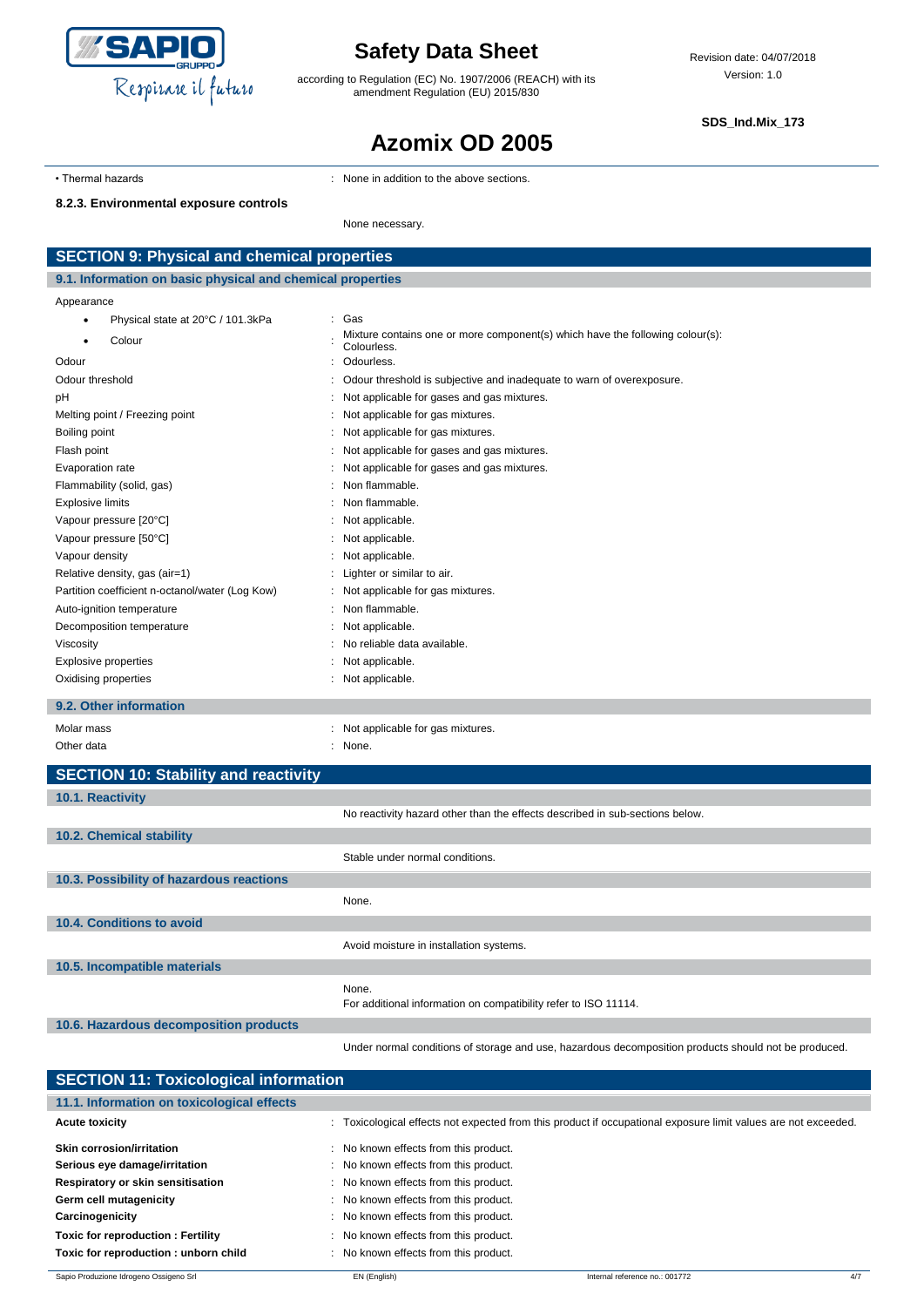

**12.4. Mobility in soil**

### **Safety Data Sheet**

according to Regulation (EC) No. 1907/2006 (REACH) with its amendment Regulation (EU) 2015/830

#### **SDS\_Ind.Mix\_173**

### **Azomix OD 2005**

| STOT-single exposure                      | : No known effects from this product.          |
|-------------------------------------------|------------------------------------------------|
| <b>STOT-repeated exposure</b>             | : No known effects from this product.          |
| <b>Aspiration hazard</b>                  | : Not applicable for gases and gas mixtures.   |
|                                           |                                                |
| <b>SECTION 12: Ecological information</b> |                                                |
|                                           |                                                |
| 12.1. Toxicity                            |                                                |
| Assessment                                | : No ecological damage caused by this product. |
| EC50 48h - Daphnia magna                  | : No data available.                           |
| EC50 72h - Algae                          | : No data available.                           |
| LC50 96 h - Fish                          | : No data available.                           |
|                                           |                                                |
| 12.2. Persistence and degradability       |                                                |
| Assessment                                | : No ecological damage caused by this product. |
| 12.3. Bioaccumulative potential           |                                                |
| Assessment                                | No data available.<br>$\blacksquare$           |

Assessment example in the secause of its high volatility, the product is unlikely to cause ground or water pollution. Partition into soil is unlikely.

| 12.5. Results of PBT and vPvB assessment   |                                             |  |
|--------------------------------------------|---------------------------------------------|--|
| Assessment                                 | $\therefore$ Not classified as PBT or vPvB. |  |
| 12.6. Other adverse effects                |                                             |  |
| Other adverse effects                      | : No known effects from this product.       |  |
| Effect on the ozone layer                  | : None.                                     |  |
| Effect on global warming                   | : Contains greenhouse gas(es).              |  |
|                                            |                                             |  |
| <b>SECTION 13: Disposal considerations</b> |                                             |  |

| 13.1. Waste treatment methods                                           |                                                                                   |
|-------------------------------------------------------------------------|-----------------------------------------------------------------------------------|
|                                                                         | May be vented to atmosphere in a well ventilated place.                           |
|                                                                         | Do not discharge into any place where its accumulation could be dangerous.        |
|                                                                         | Return unused product in original receptacle to supplier.                         |
| List of hazardous waste codes (from Commission<br>Decision 2001/118/EC) | : 16 05 05 : Gases in pressure containers other than those mentioned in 16 05 04. |
| 13.2. Additional information                                            |                                                                                   |

| <b>SECTION 14: Transport information</b> |                                           |
|------------------------------------------|-------------------------------------------|
| 14.1. UN number                          |                                           |
| UN-No.                                   | : 1956                                    |
| 14.2. UN proper shipping name            |                                           |
| Transport by road/rail (ADR/RID)         | COMPRESSED GAS, N.O.S. (Nitrogen, Oxygen) |
| Transport by air (ICAO-TI / IATA-DGR)    | Compressed gas, n.o.s. (Nitrogen, Oxygen) |
| Transport by sea (IMDG)                  | COMPRESSED GAS, N.O.S. (Nitrogen, Oxygen) |
| 14.3. Transport hazard class(es)         |                                           |
| Labelling                                |                                           |

External treatment and disposal of waste should comply with applicable local and/or national regulations.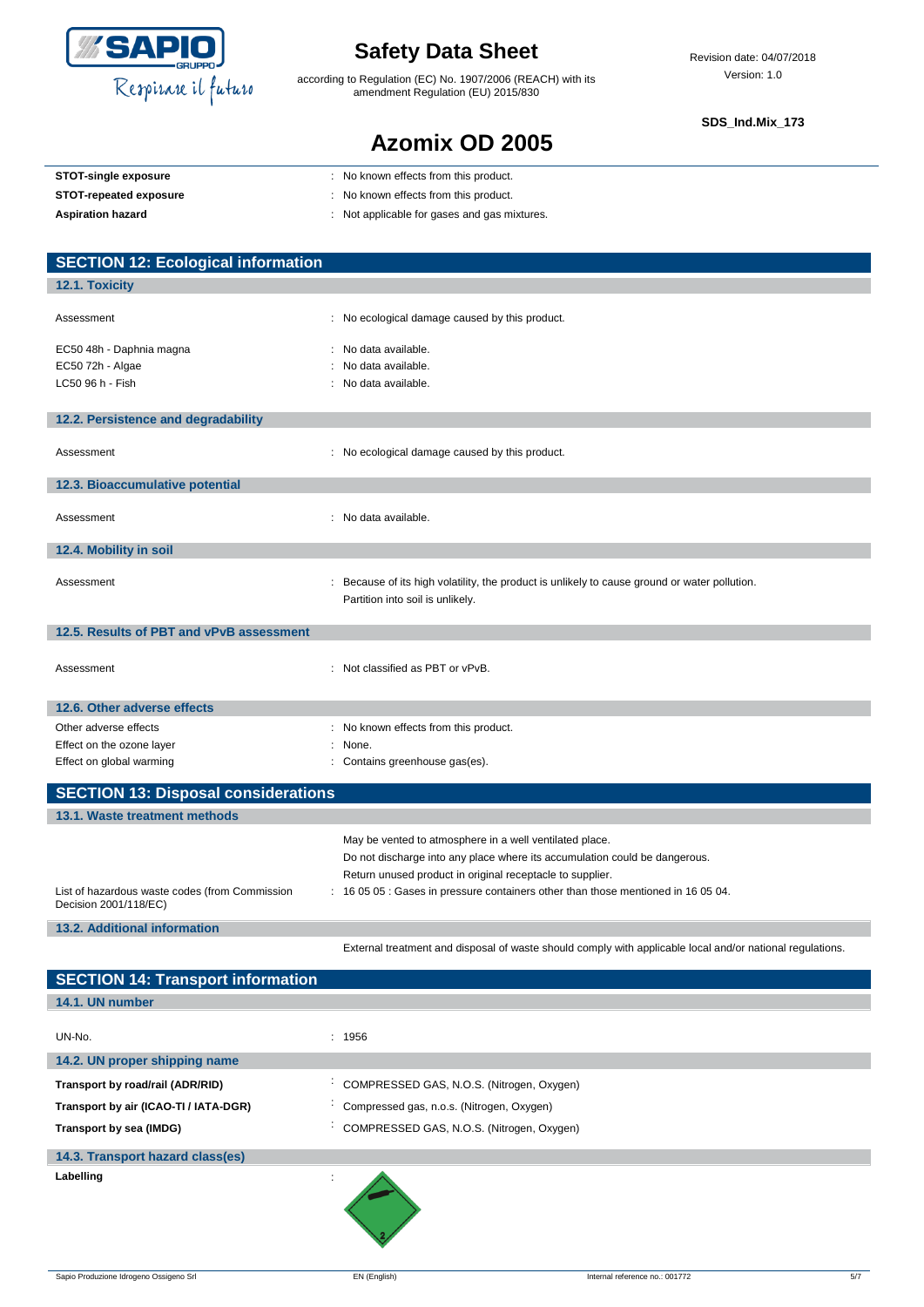

according to Regulation (EC) No. 1907/2006 (REACH) with its amendment Regulation (EU) 2015/830

Revision date: 04/07/2018 Version: 1.0

#### **SDS\_Ind.Mix\_173**

### **Azomix OD 2005**

|                                       | 2.2 : Non-flammable, non-toxic gases.                                                                                                    |
|---------------------------------------|------------------------------------------------------------------------------------------------------------------------------------------|
| Transport by road/rail (ADR/RID)      |                                                                                                                                          |
| Class                                 | $\therefore$ 2                                                                                                                           |
| Classification code                   | : 1A                                                                                                                                     |
| Hazard identification number          | : 20                                                                                                                                     |
| <b>Tunnel Restriction</b>             | : E - Passage forbidden through tunnels of category E                                                                                    |
| Transport by air (ICAO-TI / IATA-DGR) |                                                                                                                                          |
| Class / Div. (Sub. risk(s))           | : 2.2                                                                                                                                    |
| Transport by sea (IMDG)               |                                                                                                                                          |
| Class / Div. (Sub. risk(s))           | : 2.2                                                                                                                                    |
| Emergency Schedule (EmS) - Fire       | $F-C$                                                                                                                                    |
| Emergency Schedule (EmS) - Spillage   | $: S-V$                                                                                                                                  |
| 14.4. Packing group                   |                                                                                                                                          |
| Transport by road/rail (ADR/RID)      | Not applicable                                                                                                                           |
| Transport by air (ICAO-TI / IATA-DGR) | Not applicable                                                                                                                           |
| Transport by sea (IMDG)               | Not applicable                                                                                                                           |
| <b>14.5. Environmental hazards</b>    |                                                                                                                                          |
| Transport by road/rail (ADR/RID)      | None.<br>÷                                                                                                                               |
| Transport by air (ICAO-TI / IATA-DGR) | None.                                                                                                                                    |
| Transport by sea (IMDG)               | None.                                                                                                                                    |
| 14.6. Special precautions for user    |                                                                                                                                          |
| Packing Instruction(s)                |                                                                                                                                          |
| Transport by road/rail (ADR/RID)      | : P200                                                                                                                                   |
| Transport by air (ICAO-TI / IATA-DGR) |                                                                                                                                          |
| Passenger and Cargo Aircraft          | : 200.                                                                                                                                   |
| Cargo Aircraft only                   | 200.                                                                                                                                     |
| Transport by sea (IMDG)               | : P200                                                                                                                                   |
| Special transport precautions         | : Avoid transport on vehicles where the load space is not separated from the driver's compartment.                                       |
|                                       | Ensure vehicle driver is aware of the potential hazards of the load and knows what to do in the event of an<br>accident or an emergency. |
|                                       | Before transporting product containers:                                                                                                  |
|                                       | - Ensure there is adequate ventilation.                                                                                                  |
|                                       | - Ensure that containers are firmly secured.                                                                                             |
|                                       | - Ensure container valve is closed and not leaking.                                                                                      |
|                                       | - Ensure valve outlet cap nut or plug (where provided) is correctly fitted.                                                              |
|                                       | - Ensure valve protection device (where provided) is correctly fitted.                                                                   |

### **14.7. Transport in bulk according to Annex II of MARPOL 73/78 and the IBC Code**

Not applicable.

| <b>SECTION 15: Regulatory information</b><br>15.1 Safety, health and environmental regulations/legislation specific for the substance or mixture |                                     |                                                                                                 |     |  |
|--------------------------------------------------------------------------------------------------------------------------------------------------|-------------------------------------|-------------------------------------------------------------------------------------------------|-----|--|
|                                                                                                                                                  |                                     |                                                                                                 |     |  |
|                                                                                                                                                  |                                     |                                                                                                 |     |  |
| Restrictions on use                                                                                                                              | : None.                             |                                                                                                 |     |  |
| Seveso Directive : 2012/18/EU (Seveso III)                                                                                                       | : Not covered.                      |                                                                                                 |     |  |
| <b>National regulations</b>                                                                                                                      |                                     |                                                                                                 |     |  |
| National legislation                                                                                                                             |                                     | Ensure all national/local regulations are observed.                                             |     |  |
| 15.2. Chemical safety assessment                                                                                                                 |                                     |                                                                                                 |     |  |
|                                                                                                                                                  |                                     | A CSA does not need to be carried out for this product.                                         |     |  |
| <b>SECTION 16: Other information</b>                                                                                                             |                                     |                                                                                                 |     |  |
| Indication of changes                                                                                                                            |                                     | Revised safety data sheet in accordance with commission regulation (EU) No 453/2010.            |     |  |
| Abbreviations and acronyms                                                                                                                       | <b>ATE: Acute Toxicity Estimate</b> |                                                                                                 |     |  |
|                                                                                                                                                  |                                     | CLP - Classification Labelling Packaging Regulation; Regulation (EC) No 1272/2008               |     |  |
|                                                                                                                                                  | 1907/2006                           | REACH - Registration, Evaluation, Authorisation and Restriction of Chemicals Regulation (EC) No |     |  |
| Sapio Produzione Idrogeno Ossigeno Srl                                                                                                           | EN (English)                        | Internal reference no.: 001772                                                                  | 6/7 |  |